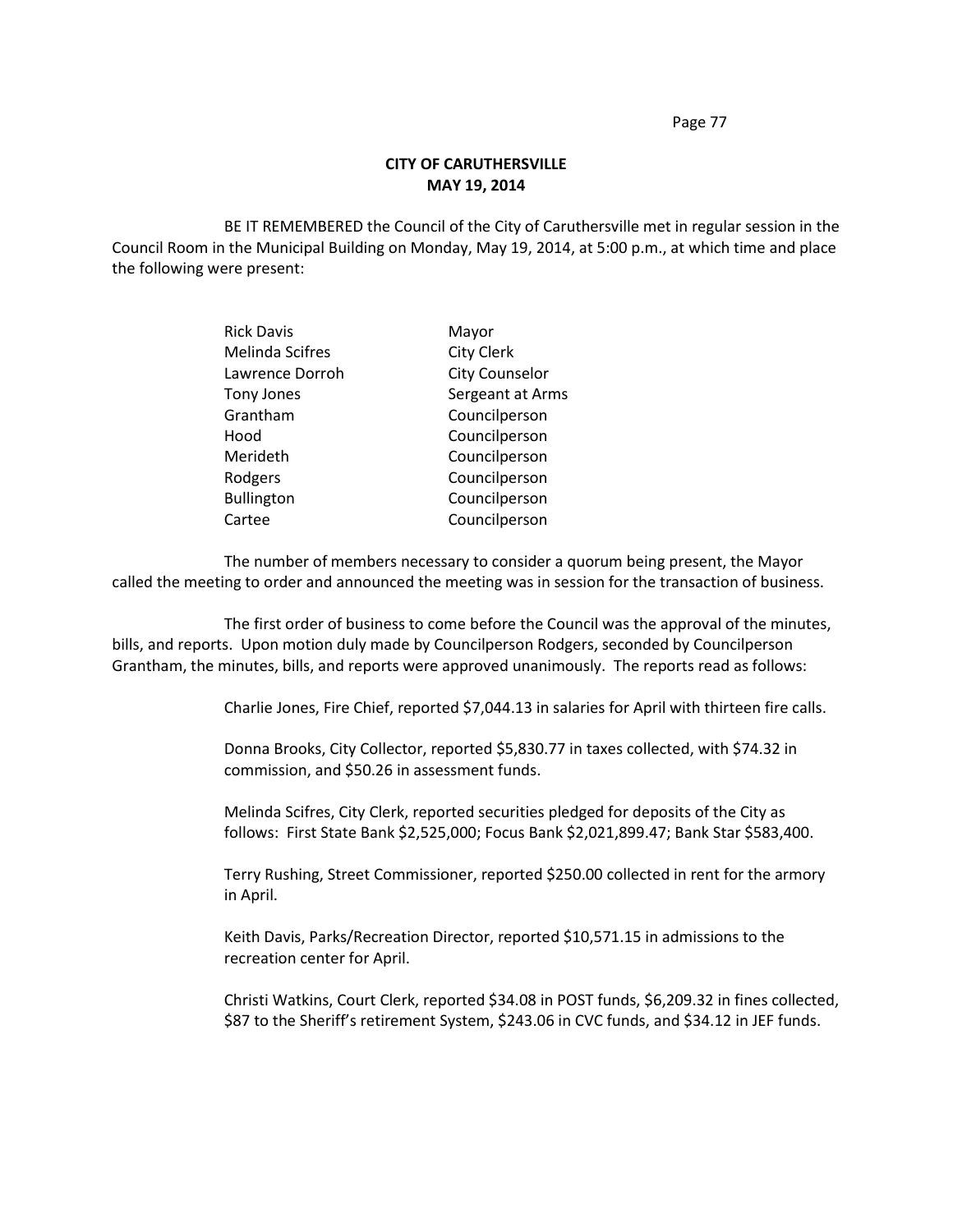### Paul Shaw, Water/Wastewater Manager, reported the following:

| Water         | \$71,201.82 | <b>Water Customers 2346</b> |
|---------------|-------------|-----------------------------|
| Sewer         | 19,293.31   | Sewer Customers 2255        |
| Garbage       | 36,666.71   |                             |
| Meter Serv.   | 795.66      |                             |
| Mo. Spray     | 563.04      |                             |
| Primacy Fee   | 3.00        |                             |
| Sewer Primacy | .70         |                             |
| Sewer Bond    | 10,629.73   |                             |
| Bond Serv.    | 541.00      |                             |
| TOTAL         | 139,634.97  |                             |
|               |             |                             |

The next item for discussion was the Enhancement Grant for phase 4 of the Riverfront Development. Five bids had been received on the project, with the low bid being from Gilmore Construction of Advance, Missouri in the amount of \$257,272.50. John Chittenden, Engineer, reported engineering fees for preliminary engineering in the amount of \$23,484.13, and construction engineering in the amount of \$34,885.14, which brought the total cost to \$315,641.67. Mr. Chittenden reported the plans for the riverfront was to remove the current flag pole and base at Reynolds Park to construct a new pavilion in its place, enlarge the parking lot, and place a flag pole in the circular sidewalk in front of the Reynolds monument. Sidewalks will connect this phase with the existing portion of the Riverview walk trail. Funding for the project would be an 80% grant from MoDot, with the casino contributing \$50,000 towards the project, and the City will fund the remainder of the project. After discussion, Councilperson Cartee motioned to approve the bid, with Councilperson Grantham seconding, and roll call was asked for, which resulted in the following vote:

| Grantham        | Yes. | Rodgers           | Yes |
|-----------------|------|-------------------|-----|
| Hood            | Yes  | <b>Bullington</b> | Yes |
| <b>Merideth</b> | Yes  | Cartee            | Yes |

Mr. Chittenden then reported the Collins water line project should be completed next

week.

Mayor Davis then read a letter from the Caruthersville Housing Authority regarding a vacancy that is upcoming on the Housing Authority Board. Karen Hartung Hamm will be resigning her position on the Board to move to Tennessee. Liz Hightower, Executive Director of the Housing Authority, recommended placing Pam Gardner to the unexpired term of Mrs. Hamm with an effective date of July 1, 2014. Councilperson Grantham motioned to approve the appointment, with Councilperson Cartee seconding, and motion carried.

Police Chief Tony Jones then reported he had a memorandum of understanding for a "High Crime Task Force" to work in conjunction with surrounding areas on areas of high crime in the region. This would be funded through a MoDot grant for the overtime. Counselor Dorroh stated he would need to review the memorandum prior to giving an opinion. The Council asked to consider the memorandum, and consider the option at the next meeting.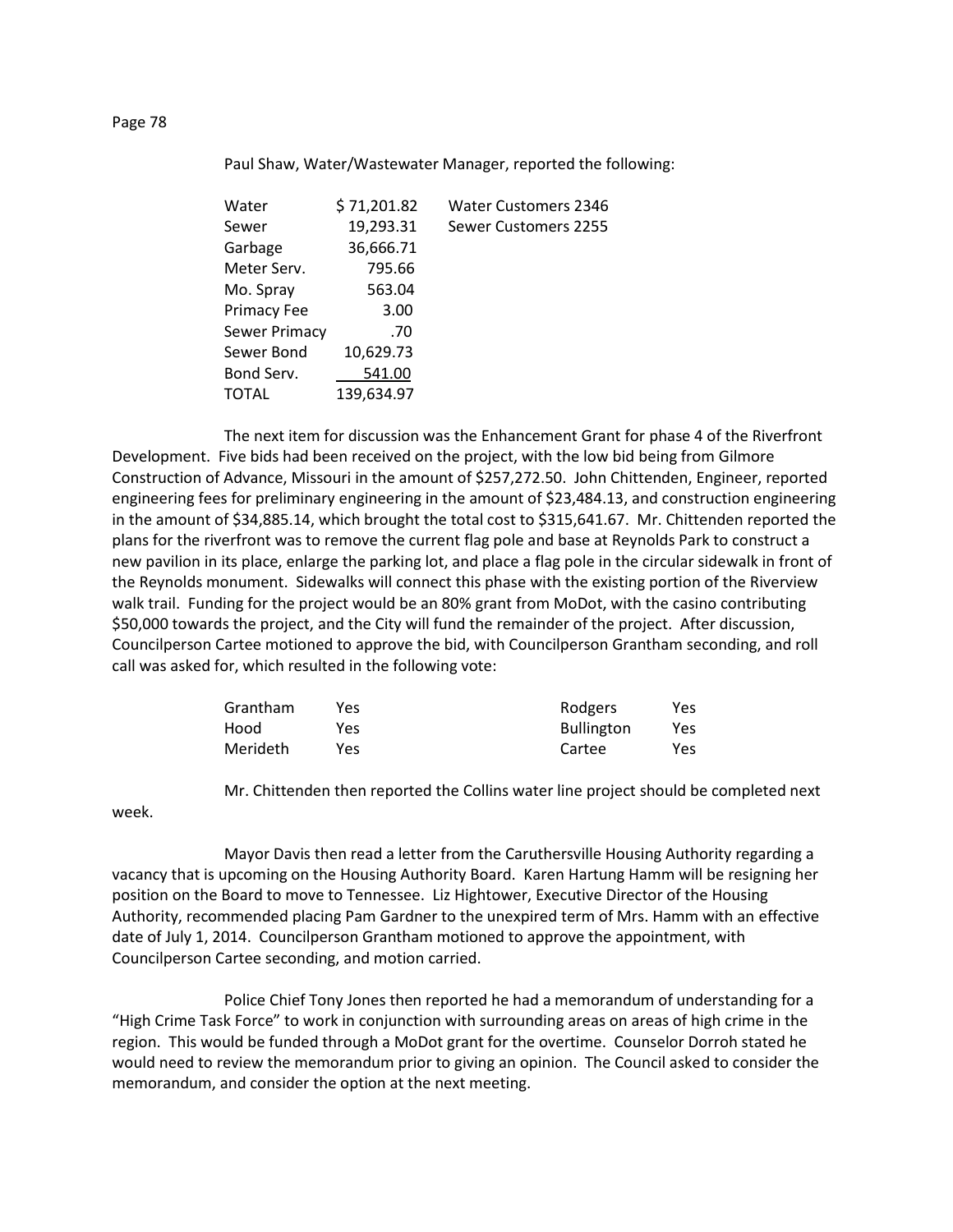### Page 79

Councilperson Cartee then reported the fire department had answered five fire calls from May 5 through May 19, 2014.

Paul Shaw, Water/Wastewater Manager, then reported that Utility Service Company will be in Caruthersville next week to paint the 13<sup>th</sup> Street Water Tower, and put the logo back on the tower. This is part of the maintenance contract the City has with the company.

The Code Enforcement Officer reported he had sent out 62 letter regarding violations of tall grass. When asked about residential property on Hwy U and Parkview, the Code Enforcement Officer stated no meeting had been held at this time with the owner and the City Counselor. After discussion, Counselor Dorroh stated he would look at drafting an ordinance that limits the number of vehicles that can be parked at a residence.

Mayor Davis then reported Hi-Tech will begin installing the cameras for the Police Department, but they have requested 50% of the funds prior to starting the work. After discussion, Councilperson Rodgers motioned to allow payment of 1/3 upon receipt of materials, 1/3 as work progresses, and the final 1/3 upon completion and acceptance. Councilperson Grantham seconded the motion, and the motion carried unanimously.

After discussion, Councilperson Hood offered and moved the approval of the following ordinance and the same was read by title only for the first time:

## **BILL NO. 2014-05 ORDINANCE NO. 2014—05**

# **AN ORDINANCE TO CHANGE THE ZONING CLASSIFICATION OF CERTAIN PROPERTY FROM R-1 SINGLE FAMILY RESIDENTIAL TO THE B-1 GENERAL BUSINESS DISTRICTION ZONING CLASSIFICATION**

After discussion, the unanimous consent of the Council is asked for a second reading by title only of Bill No. 2014-05, which is granted and Bill No. 2014-05 is read the second time. The question before the Council now is shall Bill No. 2014-05 pass and become law as read the second time, which resulted in the following vote on said question, to-wit:

| Grantham        | Yes. | Rodgers           | Yes |
|-----------------|------|-------------------|-----|
| Hood            | Yes  | <b>Bullington</b> | Yes |
| <b>Merideth</b> | Yes. | Cartee            | Yes |

Upon the Mayor declaring that Bill No. 2014-05 to be known as Ordinance No. 2014-05 is passed and approved by the Council, the Mayor did approve the bill and affix his signature and was attested by the City Clerk.

With no further business to come before the Council, Councilperson Hood motioned to adjourn the meeting at 5:35 p.m., with Councilperson Grantham seconding, and motion carried.